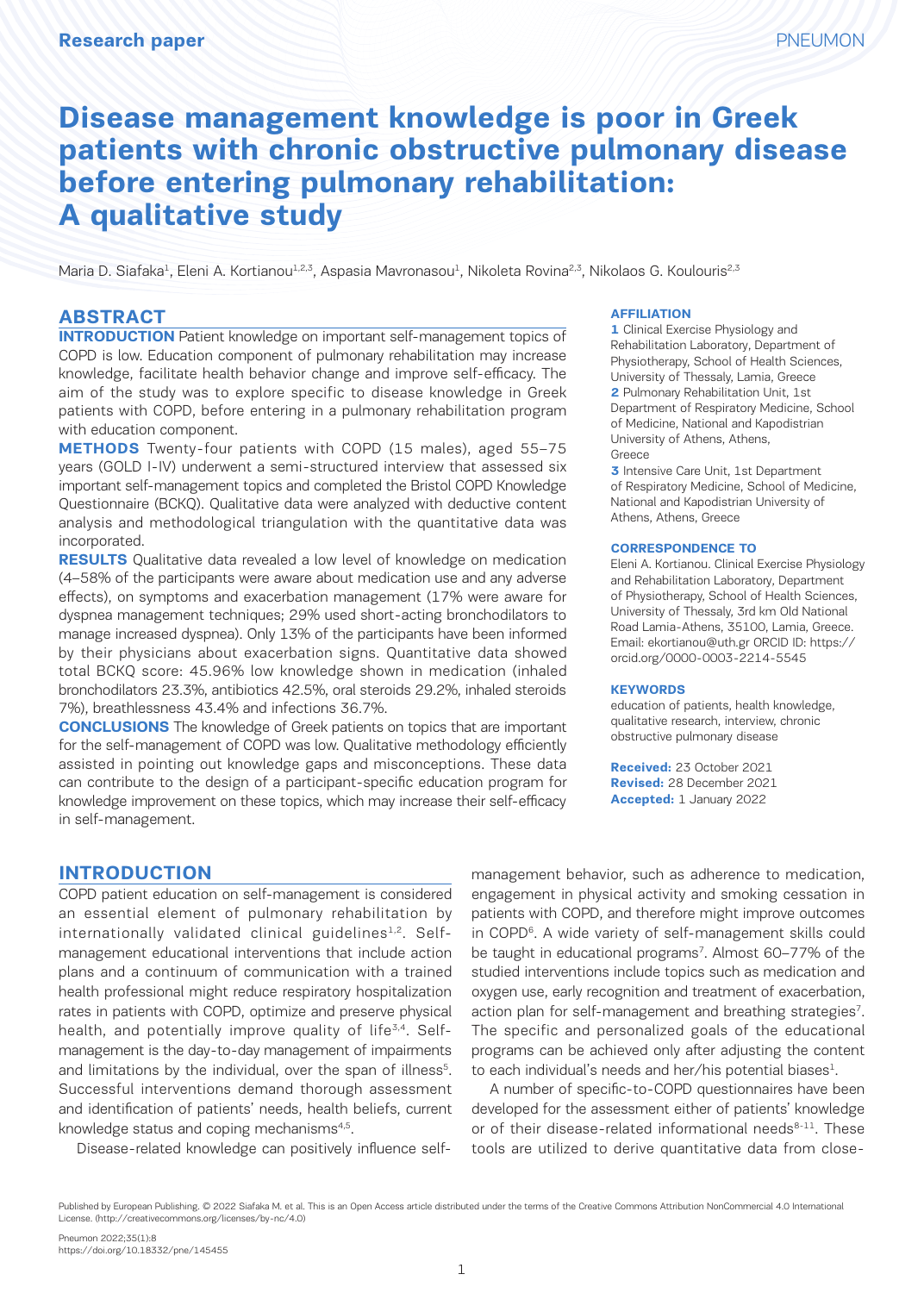ended questions and statements. Despite their tested reliability, such questionnaires might be susceptible to random measurement error and could not depict health beliefs and misconceptions which contribute to low knowledge $12$ . The latest is a risk factor of anxiety and depression and might lead patients to a sense of losing control over the disease<sup>13</sup>. Qualitative research tools, like semi-structured interviews with open-ended questions, aid in overcoming those limitations and investigate thoroughly these aspects $12,14$ .

Thus, the aim of this qualitative study was to reveal the actual disease-related knowledge level, health-related concepts and ideas and self-management behavior of the participants before their enrollment in a comprehensive pulmonary rehabilitation program. Analysis of these data could guide the development of a COPD-specific educational program, including an action plan for exacerbation management.

### **METHODS**

#### **Study design**

This was a cross-sectional qualitative study, incorporating methodological triangulation with quantitative data. It was conducted between September 2019 and March 2020 as a collaboration between the Pulmonary Rehabilitation Unit of the 1st Department of Respiratory Medicine at Sotiria Hospital and the Physiotherapy Department of the University of Thessaly. The study was part of a randomized controlled trial that aimed to determine the effectiveness of an educational and action plan program for patients with COPD on disease self-management and exacerbation control.

Semi-structured, individual interviews were conducted, using a specially designed interview questionnaire, as the main source of data collection. Triangulation (the use of two or more methods for collecting data) was used as the qualitative research strategy to test and enhance validity through the integration of information from different data sources<sup>14</sup>. For the method of triangulation, the Bristol COPD Knowledge Questionnaire  $(BCKQ)^{11}$  was used as the second source of data collection. For the investigator triangulation, two physiotherapists participated in all interviews. One physiotherapist was the main interviewer and writer of all patients' responses (MS) and the other (EK), who has extended research and clinical experience, was silently present and participated as a second writer (third source of data). Comparison of the two transcripts was implemented to ensure the validity of the recording. Prior to interview initiation, the participants were given 30 minutes to answer the BCKQ. All interviews incorporated the same openended questionnaire of 20 questions. Each interview lasted 60–70 minutes and it was conducted in the Pulmonary Rehabilitation Unit.

#### **Participants**

Twenty-four participants (15 males) included in the analysis.

They were all currently non-smokers, with a diagnosis of COPD >5 years, eligible for a 3-month pulmonary rehabilitation program. Inclusion criteria were FEV,/FVC  $<$ 70%, FEV,  $<$ 80%, and aged 55–75 years<sup>2</sup>. They were all in a stable disease state for at least 6 weeks prior to participating in the study and their clinical status was maintained through optimal medication. Participants were excluded if they had any hearing, speaking or cognitive impairments and/or serious mental illness or could not communicate adequately in Greek. None of them had participated in a pulmonary rehabilitation program before.

All participants were fully informed about the purpose and the importance of the study and they gave written informed consent.

### **Data collection**

#### *Interview questionnaire*

The interview questionnaire was designed to investigate thoroughly the knowledge gaps in crucial topics in COPDmanagement (medication, symptoms, exacerbation signs, exercise and physical activity) $1,7$ . Initially, six knowledge topics were identified and forty-eight questions, important for the disease symptoms' management, were generated. Duplicate or unnecessary questions were excluded after discussion between the authors. Finally, 20 standardized open-ended questions designed to examine disease etiology/pathology (1 question), medication (5 questions), oxygen use (2 questions), symptoms and exacerbation signs (7 questions), smoking and vaccination (2 questions) and exercise and physical activity (3 questions), were included in the final version the interview questionnaire and approved by all authors (Table 1). Aiming to avoid any misinterpretation or confusion about the content of these 20 questions, a small independent group of five patients with COPD (3 males), who had already participated in the pulmonary rehabilitation program and had different educational status (1 primary, 2 secondary, and 2 higher education) were asked about questions' clarity. Participants declared that all questions were clear and understandable.

#### *Bristol COPD Knowledge Questionnaire*

The BCKQ is a COPD-specific questionnaire evaluating knowledge status on 13 topics: epidemiology, etiology, symptoms, breathlessness, phlegm, infections, exercise, smoking, vaccination, inhaled bronchodilators, antibiotics, oral steroids, and inhaled steroids $^{11}$ . Each topic includes 5 close-ended statements which could be answered by 'True, False, Do not know'. Each correct answer gets 1 point and their sum gives the total result on the questionnaire. The lower the result, the lower the knowledge status. Permission to use the BCKQ was requested from the developer of the questionnaire<sup>11</sup>. The BCKQ has been translated to Greek following the forward-backward translation method<sup>15</sup>. Therefore, the forward translation was done by two independent translators. One of the translators was aware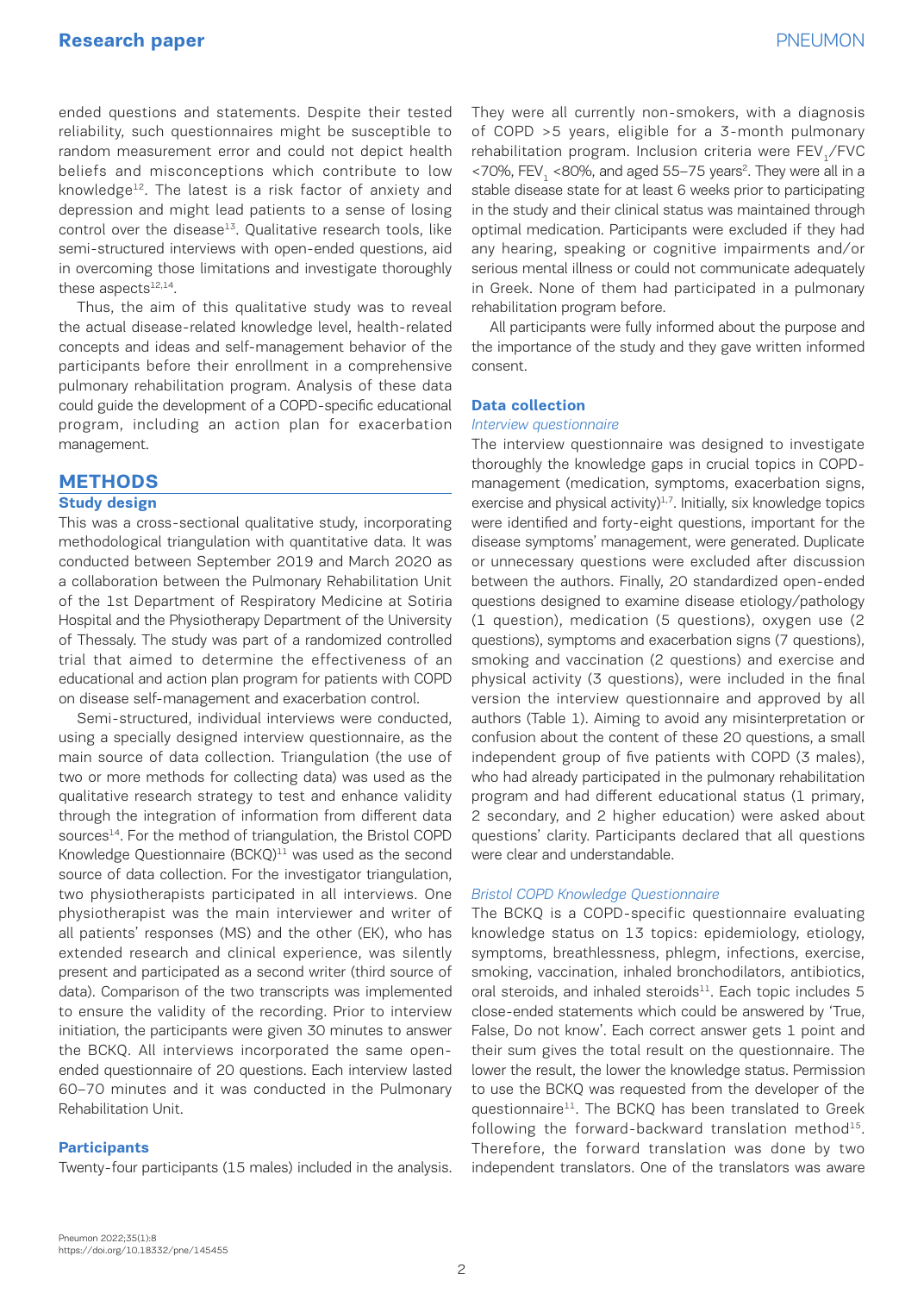# **Research paper** PNEUMON

of the concept the questionnaire intended to measure, to provide a translation that more closely resembled the original questionnaire. Discrepancies between the two translators were discussed and resolved between them. Minor corrections were agreed by the translators and this version was backward translated by a panel of three experts. One of the three experts reviewed the back translation against the original version of the questionnaire. Any discrepancies were identified and discussed between the three experts, leading to the final version of the questionnaire. This was pilot tested on a small group of 5 COPD patients to check clarity and applicability to the Greek culture. Although the adaptation

## **Table 1. Initial framework of six topics and subcategories distinguished from the interviews, using deductive content analysis approach**

| A. Etiology and pathology (1 question)                         |
|----------------------------------------------------------------|
| Etiology                                                       |
| Diagnosis                                                      |
| Prognosis                                                      |
| <b>B. Medication</b> (5 questions)                             |
| Bronchodilators (and adverse effects)                          |
| Inhalation technique                                           |
| Antibiotics (and adverse effects)                              |
| Corticosteroids (precautions)                                  |
| Adverse effects of steroids (oral/tablets)                     |
| C. Oxygen use (2 questions)                                    |
| Prescription                                                   |
| <b>Adverse Effects</b>                                         |
| D. Symptoms and exacerbation signs (7 questions)               |
| Common symptoms                                                |
| Breathlessness (cause, deterioration, management)              |
| Cough (increase, management)                                   |
| Sputum (increase, management)                                  |
| Factors of symptom deterioration                               |
| Exacerbation signs                                             |
| Prevention, signs, management                                  |
| E. Smoking cessation and vaccination (2 questions)             |
| Benefits of smoking cessation                                  |
| Smoking cessation programs awareness                           |
| Benefits of vaccination                                        |
| Vaccination prescription awareness                             |
| F. Exercise and physical activity (3 questions)                |
| Appropriate exercise for COPD                                  |
| Walking benefits                                               |
| Activities of daily living (limitations/management strategies) |

of the BCKQ to the Greek language has not been published, the questionnaire has been used at the baseline assessment in COPD patients before entering pulmonary rehabilitation<sup>16</sup>.

#### *Other measurements*

As part of the standard baseline assessment, 2 to 7 days before the interview, all participants underwent measurements for anthropometric indices, pulmonary function parameters, 6-min walking distance (6MWD), COPD-specific health-related quality of life (Saint George Respiratory Questionnaire, SGRQ), anxiety and depression (Hospital Anxiety Depression Scale, HADS), COPD Assessment Test (CAT), and the modified Medical Research Council (mMRC) dyspnea score<sup>17-21</sup>.

#### **Data analysis**

Methodological triangulation between the three data sources and deductive content analysis of the qualitative data were performed. Deductive content analysis is an approach of qualitative data analysis with which data can be coded according to a pre-existing structured framework, derived from previous theory or well-established knowledge. Furthermore, deductive content analysis allows the quantification of the qualitative data<sup>22</sup>. The process flowed as follows: Initially, the two transcripts of each patient's interview were compared by two of the researchers (MS and EK) and combined after discussion. Afterwards, each combined transcript was read several times. Following the initial framework of topics, both researchers separately analyzed all the answers and applied deductive content analysis to encode responses into subtopics. Both processes and list of codes were discussed and one final code list was determined. Lack of knowledge was identified through false answers, misconceptions, rates of correct answers, and declared unawareness. All answers were presented as ratios. All quantitative variables (anthropometric and clinical characteristics) were tested for normality using the Shapiro-Wilk test. Normal distributed variables are presented as mean and standard deviation. This statistical analysis was performed using SPSS for Windows 22.0 (SPSS Inc, Chicago, IL, USA).

### **RESULTS**

Anthropometric and clinical characteristics of all patients are presented in Table 2. Participants were predominantly male with normal BMI (kg/m<sup>2</sup>) and from the whole spectrum of COPD severity (GOLD Stages I to IV, according to FEV, %predicted values measured by spirometry). All had quit smoking since COPD diagnosis, apart from one female who had never smoked. Their educational level ranged from elementary school to higher education (Table 2). Three males in GOLD Stage IV were receiving long-term oxygen therapy for one to two years.

### **Quantitative data**

Percentages of correct answers in each of the 65 items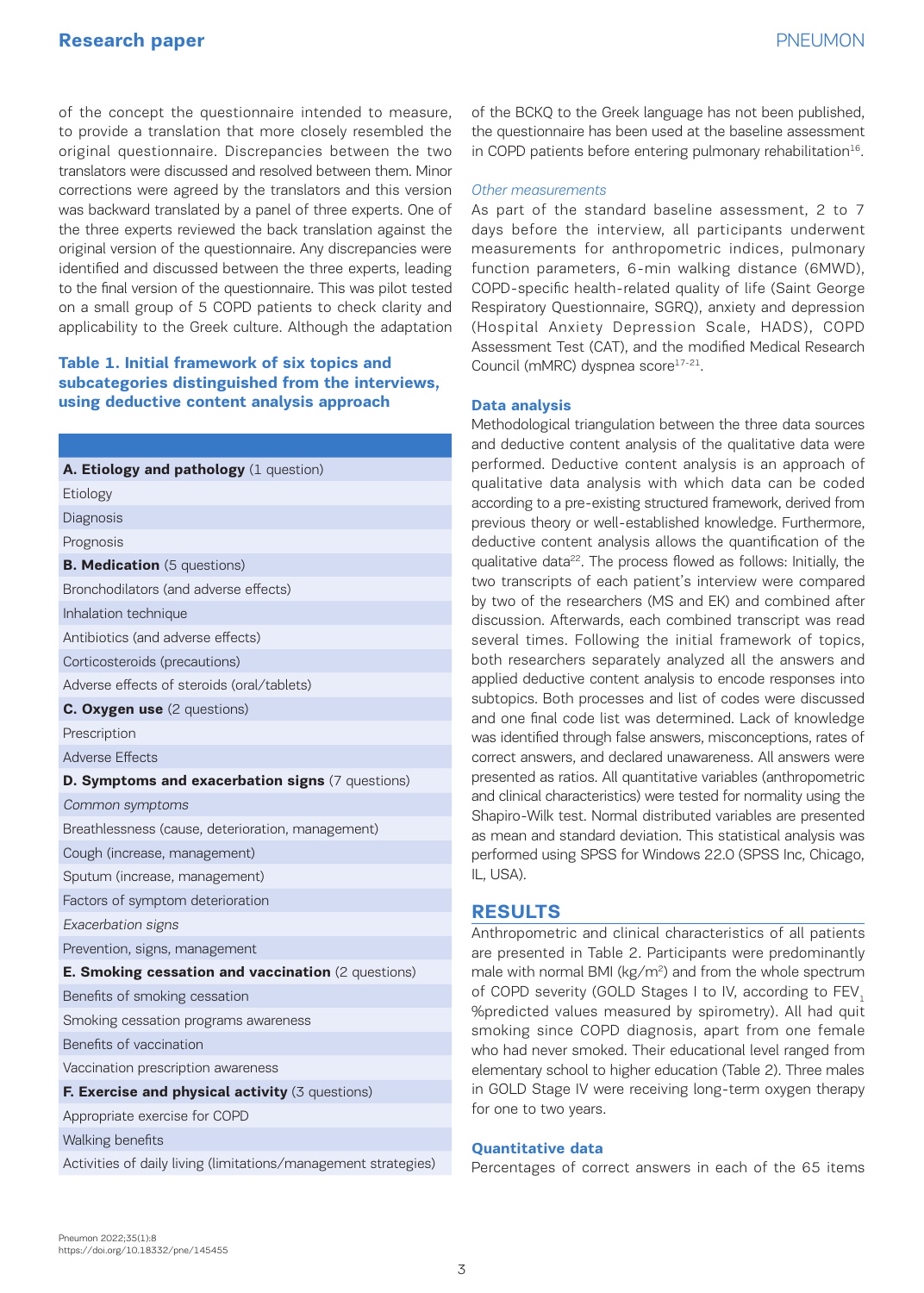# **Research paper** PNEUMON

and the 13 knowledge topics of the BCKQ are presented in Table 3. The mean value of the overall percentage score was 45.96% (mean value of correct answers: 30). The highest percentage of correct responses (100%) was in item 8b 'Stopping smoking will slow down further lung damage' whereas the second highest percentage (96%) was in the items 2b 'COPD can be caused by occupational dust exposure'; 3b 'The following symptoms are common in COPD: Fatigue (tiredness)'; 7d 'Exercise helps relieve depression'; 8a 'Stopping smoking will reduce the risk of heart disease'; and 9a 'A flu jab is recommended every year'. In contrast, items concerning medication had the lowest rates of correct responses. Only 4% of the participants responded correctly to items 8d 'Stopping smoking usually results in improved lung function'; 10a 'All bronchodilators act quickly (within 10 minutes)'; 10c 'Spacers (e.g. nebuhaler) should be dried with a towel after washing'; 11a 'Antibiotic treatment: To be effective, the course should last at least 10 days'; 13a 'Inhaled steroids should be stopped if you are given steroid tablets' and 13d 'Steroid inhaler should be taken before your bronchodilator'. No correct responses (0%) were given to items 13b 'Steroid inhalers can be used for rapid relief of breathlessness' and 13e 'Inhaled steroids improve lung function in COPD'. Among the 13 topics, the second topic 'Etiology' had the most correct answers (75%), while the 13th topic 'Inhaled steroids' had the least (7%).

### **Qualitative data**

### *Knowledge specific to etiology and pathology*

Smoking (88%) and occupational pollution (54%) were recognized as the main causative factors of COPD. Although 46% of the participants knew that COPD is not curable, only 4% were informed on the prognosis of the disease by their physician. Although spirometry was stated as essential for diagnosis (96%), none of the participants knew what it is actually measured with it. FEV, was recalled as the most important measurement, however only 8% of the participants reported that this index represents lung obstruction.

#### *Knowledge on medication*

The majority of the participants (92%) reported that lifelong medication is necessary in order to keep the disease status stable. Inhaled medication was stated as the most appropriate, however, only 13% declared that any inhalation technique has been demonstrated by their physician. Almost one-third (33%) knew that there are short and long-acting bronchodilators and some of them can cause tachycardia (13%). It was reported that antibiotic therapy is being prescribed on respiratory infection (88%), green sputum/cough (46%) or fever (42%) and can last 8–10 days (46%). Adverse effects from antibiotic consumption were stated by 29% of the participants. Similarly, they stated that corticosteroids could be administered on infection (58%) acting as anti-inflammatory medication (8%). Osteoporosis (13%), increased blood glucose level

# **Table 2. Participants' anthropometric and clinical characteristics (N=24)**

| <b>Characteristics</b>       | Mean ± SD        |
|------------------------------|------------------|
| <b>Age</b> (years)           | $68.8 \pm 6.7$   |
| Male/Female, %               | 62.5/37.5        |
| BMI ( $\text{kg/m}^2$ )      | $29.3 \pm 5.8$   |
| GOLD Stage I/II/III/IV, n    | 2/14/5/3         |
| COPD Diagnosis (years)       | $11.3 \pm 5.9$   |
| Smoking (packs per year)     | $72.3 \pm 29$    |
| Education level: ES/HS/HE, n | 1/12/11          |
| FEV, predicted, %            | $60.3 \pm 17.5$  |
| FEV,/FCV predicted, %        | $60.1 \pm 10.5$  |
| LAMA/LABA/ICS, n             | 24/20/8          |
| SGRQ score (units)           | $43.01 \pm 21.8$ |
| HADS anxiety (units)         | $7.7 + 6.2$      |
| HADS depression (units)      | $6.9 \pm 4.9$    |
| CAT (units)                  | $16.4 + 8.6$     |
| 6MWD (meters)                | $423 \pm 84.7$   |
| mMRC (units)                 | $1.9 \pm 1.3$    |

BMI: body mass index; GOLD: global initiative for the lung disease. FEV .: forced expiratory volume in 1 minute. FVC: functional vital capacity. ES: elementary school. HS: high school. HE: higher education (university, technological education). LAMA: long-acting muscarinic antagonists. LABA: long-acting  $β_2$ -antagonists. ICS: inhaled corticosteroids. SGRQ: Saint George Respiratory Questionnaire. HADS: hospital anxiety and depression scale. CAT: clinical assessment test. 6MWD: 6-minute walking distance. mMRC: modified medical research council dyspnea scale.

# **Table 3. Percentage (%) of participants giving a correct response for all 65 items and 13 topics of Bristol COPD Knowledge Questionnaire (N=24)**

| Q              | <b>Topic</b>               | a              | $\mathbf b$ | $\mathbf{c}$   | $\mathbf d$    | e        | <b>Total</b> |
|----------------|----------------------------|----------------|-------------|----------------|----------------|----------|--------------|
| $\mathbf{1}$   | Epidemiology               | 21             | 79          | 79             | 21             | 33       | 46.7         |
| $\overline{c}$ | Etiology                   | 92             | 96          | 46             | 75             | 67       | 75           |
| 3              | Symptoms                   | 21             | 96          | 88             | 42             | 58       | 60.8         |
| 4              | <b>Breathlessness</b>      | 21             | 79          | 17             | 46             | 54       | 43.3         |
| 5              | Phlegm                     | 83             | 71          | 83             | 17             | 79       | 66.7         |
| 6              | Infections                 | 25             | 88          | 38             | 25             | 8        | 36.7         |
| 7              | <b>Exercise</b>            | 63             | 79          | 79             | 96             | 17       | 66.7         |
| 8              | Smoking                    | 96             | 100         | 79             | $\overline{4}$ | 8        | 57.5         |
| 9              | Vaccination                | 96             | 8           | 71             | 33             | 17       | 45           |
| 10             | Inhaled<br>bronchodilators | $\overline{4}$ | 63          | $\overline{4}$ | 21             | 25       | 23.3         |
| 11             | Antibiotics                | $\overline{4}$ | 75          | 33             | 8              | 92       | 42.5         |
| 12             | Oral steroids              | 17             | 29          | 46             | 21             | 33       | 29.2         |
| 13             | Inhaled steroids           | $\overline{4}$ | $\Omega$    | 25             | $\overline{4}$ | $\Omega$ | 7            |
|                | Overall                    |                |             |                |                |          | 45.96        |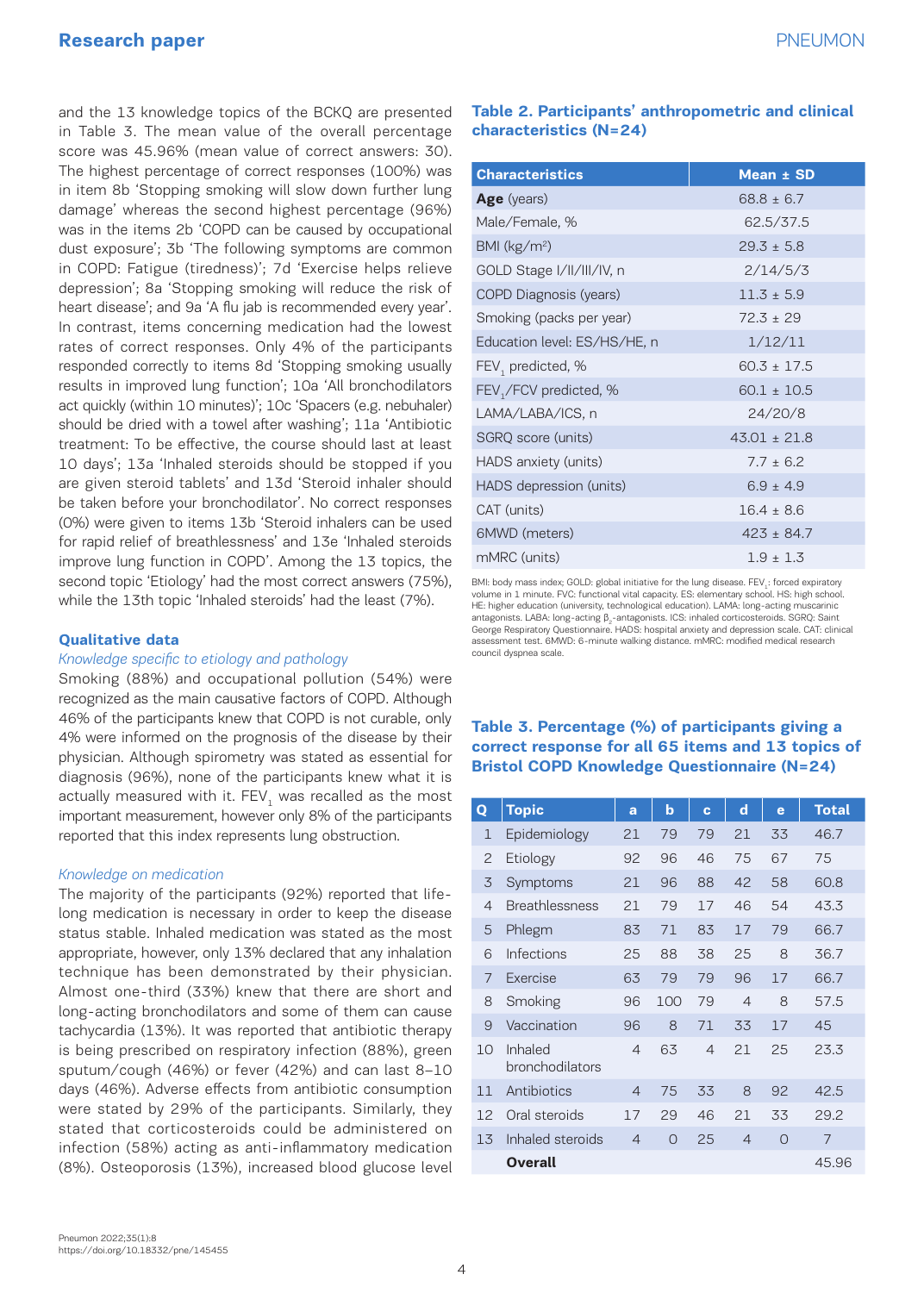(13%) and edema (13%) were stated as adverse effects of oral steroids. Most of the participants (88%) were aware that not all of the inhalers contain steroids. Oral fungal infection was stated as an adverse effect of inhaled steroids (4%). Abstinence from sugar and salt (54%) and mouth rinsing after administration (21%) was reported as precautions while on oral steroids.

### *Knowledge regarding oxygen therapy*

It was reported that oxygen therapy can be administered on serious dyspnea (63%), hypoxemia (21%) and exacerbation (17%), on severe disease (8%), and during exercise (4%). On the adverse effects, 13% of the participants were informed by their physician that oxygen therapy might cause hypercapnia. A small number (17%) stated that they would withdraw from oxygen therapy volitionally or would receive oxygen therapy without prescription (4%).

### *Knowledge on the symptoms and exacerbation signs*

The most common and well-recognized symptom of COPD was breathlessness followed by cough and phlegm (Table 4). Breathlessness was thought to be related to smokinginduced abnormalities (46%), decreased oxygen level in blood (25%), anxiety (13%), and demanding physical activity (63%). Most of the participants (83%) managed increased dyspnea by pausing their physical activities and by taking short-acting bronchodilators (29%). Knowledge of dyspnea management techniques (pursed-lip breathing, body positioning) was reported only by those (17%) who had received chest physiotherapy previously. Normal phlegm was thought to be transparent or of white color (83%), whilst a change in color

## **Table 4. Symptoms and exacerbation signs as reported in the interview (N=24)**

|                                            | $\%$ |  |  |  |  |  |
|--------------------------------------------|------|--|--|--|--|--|
| <b>Common and well-recognized symptoms</b> |      |  |  |  |  |  |
| <b>Breathlessness</b>                      | 96   |  |  |  |  |  |
| Cough                                      | 38   |  |  |  |  |  |
| Phlegm                                     | 33   |  |  |  |  |  |
| <b>Factors of symptoms deterioration</b>   |      |  |  |  |  |  |
| Respiratory infections                     | 63   |  |  |  |  |  |
| Weather (cold, heat, humidity)             | 25   |  |  |  |  |  |
| Air pollution                              | 21   |  |  |  |  |  |
| Non-adherence to medication                | 21   |  |  |  |  |  |
| Smoking                                    | 1.3  |  |  |  |  |  |
| Poorly ventilated and congested places     | 8    |  |  |  |  |  |
| <b>Exacerbation signs</b>                  |      |  |  |  |  |  |
| Sputum color change                        | 71   |  |  |  |  |  |
| <b>Breathlessness</b>                      | 46   |  |  |  |  |  |
| Cough                                      | 25   |  |  |  |  |  |
|                                            |      |  |  |  |  |  |

(green sputum) was reported (71%) as a sign of respiratory infection (Table 4). Sputum expectoration could be promoted with sufficient hydration (25%), but only 4% of the participants had been informed on that by their physicians. Interestingly, none of them was referred for tracheobronchial clearance techniques. A small number (13%) expectorates just by coughing while a large percentage (30%) uses mucolytic drugs. A large proportion of the participants (71%) was familiar with the term 'exacerbations'. Increased breathlessness for longer than a few hours and change in sputum color were considered as the main signs of an exacerbation followed by increased cough (Table 4). However, only three participants (13%) were informed by their physicians about the aforementioned exacerbation signs. Some participants (46%) thought that exacerbation is a period of extremely serious symptom deterioration requiring hospitalization and oxygen support, while others (25%) declared that an exacerbation may vary from mild to severe symptoms deterioration. Serious dyspnea deterioration was considered (67%) as the main reason for communication with the physician. Although, prevention of exacerbations was reported as crucial for the prognosis of the disease (33%); only half of the participants were informed by their physicians on some form of management (communication with doctor, action plan, emergency unit visit, rescue medication). An action plan and stand-by medication had been utilized as an exacerbation management strategy only by one participant. Forty-two percent reported that they knew that they will be given complementary medication and 13% mentioned that they would take volitionally complementary medication, as prescribed in previous likewise exacerbations.

#### *Knowledge regarding vaccination and smoking cessation*

All participants had been vaccinated and they were aware of suggested vaccination scheme. Half of them stated that vaccination prevents serious illness. Regarding smoking, they stated that cessation might prevent disease progression (54%) and improve fitness and quality of life (33%). Although 63% were aware of smoking cessation programs, only 29% had participated in a program before.

#### *Knowledge on physical activity and exercise*

Walking (33%), swimming (13%), respiratory exercises (25%), and cycling (13%) were mentioned as the most appropriate types of exercise for COPD. Most participants reported that walking benefits lung function (71%), blood circulation (17%), musculoskeletal system (25%), and anxiety (96%). However, only 13% of the participants reported engagement in regular exercise and 54% believed that intensive exercise could be harmful. Limitations were reported on several activities of daily living like shopping, bathing, cleaning house, and gardening (83%). Participants managed their ADLs by pausing activity (38%); protracting the activity (33%); using aids or modifying activity (13%), and asking for help (17%).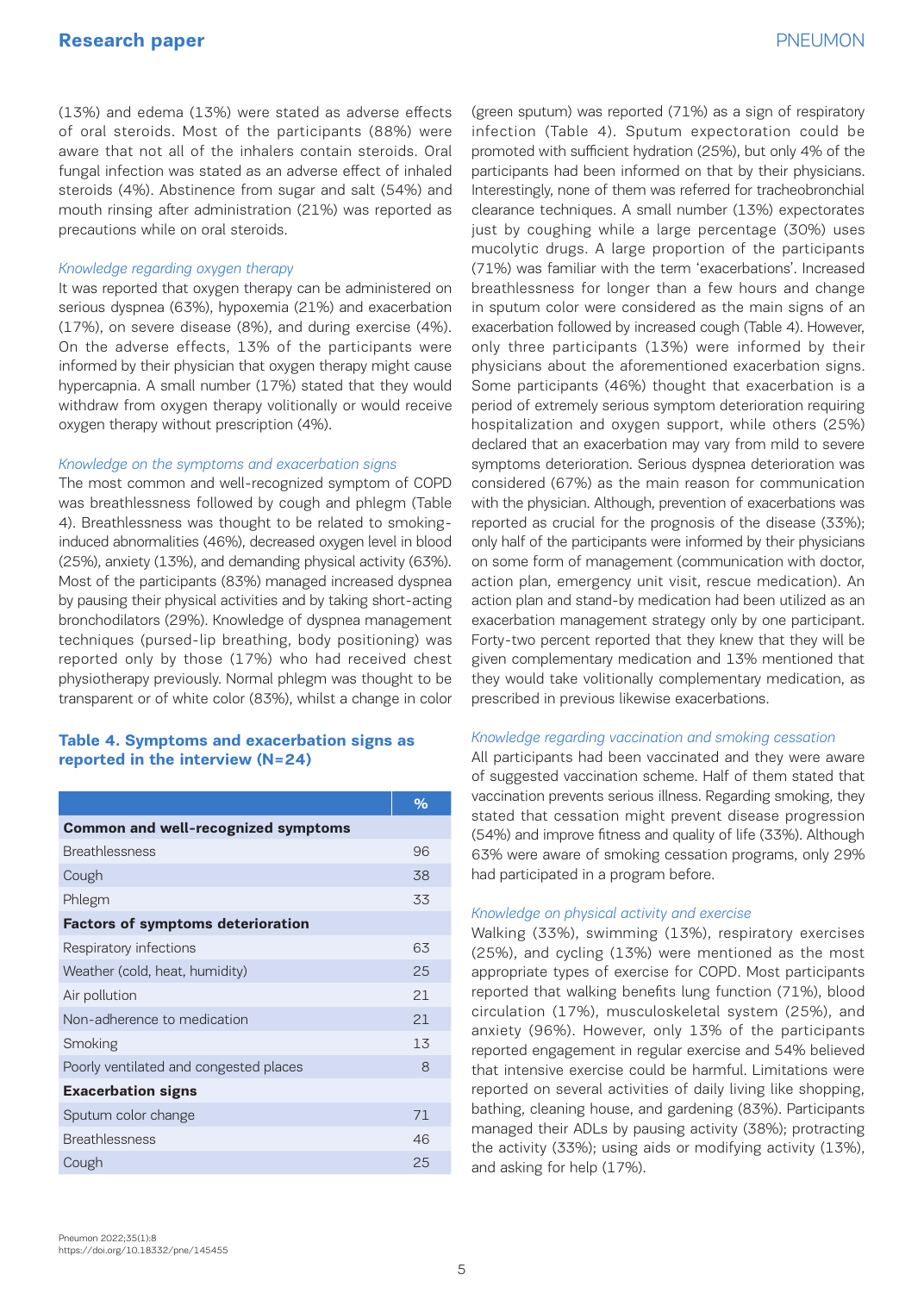# **DISCUSSION**

Qualitative assessment of COPD-related knowledge in candidates of a comprehensive pulmonary rehabilitation program (including education) increases our awareness of the patient's needs, knowledge deficiencies, and can guide a well-designed educational program. The results of this study revealed low level of knowledge, especially on COPD medication. Previous studies have shown that the lack of knowledge on medication is a common problem among patients with COPD<sup>11,13,23,24</sup>; this qualitative study confirmed it is established early in the disease timeline (58% of patients were at GOLD Stage II). More importantly, participants ignore the specific therapeutic effect of each inhaled category (steroids, bronchodilators), any adverse effects, and they seemed confused in regard to the appropriate inhalation technique (Table 3). Patients' concern about medication is a risk factor for poor adherence to medication<sup>25</sup>.

Additionally, data from this interview revealed that the majority of the participants had low level of awareness on exacerbation symptoms management and they were not aware of any action plan and stand-by medication, although they knew the three main symptoms of an exacerbation (Table 3). Previous research has shown comparable results on BCKQ chest infections topic, whilst patients reported increased information needs about exacerbation selfmanagement with the LINQ questionnaire<sup>13,26,27</sup>. Improvement in medication knowledge and the rise of awareness on exacerbation management are considered important, as they both decrease emergency department visits and COPDrelated hospitalizations<sup>28,29</sup>.

Physiotherapy techniques, as part of symptoms management, were not known to the majority of the participants in this study. They preferred to use mucolytic medication and cough as the only way to expectorate sputum. Although the low evidence of effectiveness of airways clearance techniques on both acute exacerbations and stable disease, the techniques are considered part of the physiotherapy management and should be part of a personalized self-management educational program7,30.

In contrast, participants were well aware about COPD etiology, pathology, and common symptoms of the disease as well as the benefits of vaccination, smoking cessation, and regular physical activity. Although the beneficial effect of physical activity, daily walking and exercise on respiratory function and mental health is recognized by all the participants of this study (Table 3), some declared that exercise could be harmful as it might cause fatigue or increase breathlessness; only a small number reported engagement in regular walking, and they were mostly those with mild disease severity. The majority declared they faced limitations in activities of daily living and hobbies, and that they managed symptoms by pausing, pacing, modifying or even quitting an activity or using rescue medication and asking for help. No one was aware of breathlessness exertion management techniques during exercise or daily

physical activity. Previous qualitative and quantitative research revealed that people with COPD have not been informed on physical activity and exercise by their physicians, resulting in low knowledge of the effectiveness of exercise on COPD management<sup>13,26,31,32</sup>. It is not known yet if increased knowledge on exercise and physical activity can enhance engagement in physical activity and exercise, but it might be an enabler<sup>33</sup>. Taking into consideration both the above and the benefits of exercise on people with COPD, selfmanagement educational programs must promote an active lifestyle and the attendance in exercise programs $<sup>1</sup>$ .</sup>

The use of qualitative methods allows the exploration of patients' thoughts, beliefs and experiences and leads to a broader understanding of existing knowledge on various aspects<sup>33</sup>. The latest might contribute to the design of more comprehensive COPD self-management interventions, which not only can increase patients' knowledge but also could lead to better adaptation to functional impairments and self-management behavior, decreased risk of stress and depression, and would optimize self-efficacy in exacerbation management<sup>13,24</sup>. The practical implications of these results are related to the optimization of educational strategies in COPD that aim to strengthen individuals' self-efficacy in exacerbation management and physical activity. Four important implications can be distinguished: 1) recognition of exacerbation signs and medication use, 2) management of adverse effects of medication, 3) symptom management during daily activities and exercise, and 4) engagement in regular physical activity and exercise.

### **Limitations**

This study has some limitations such as the small number of participants and the heterogeneity of the population. Although the population included people with COPD in all stages of the disease severity with a broad spectrum of clinical characteristics, most participants were in moderate disease severity (mainly in GOLD Stage II) and therefore we cannot make any conclusions about the full range of people with COPD. Additionally, the interviews were not audiotaped and transcribed verbatim. However, the combined qualitative and quantitative design of the study allowed us to compare the subjective responses from both data sources and gain more insight into the personal thoughts, ideas, and disease knowledge. Furthermore, the participation of two independent physiotherapists during the interviews, strengthen the validity of the findings.

### **CONCLUSIONS**

This study showed limited knowledge on both fundamental and prominent disease-related topics such as medication, exacerbation signs, symptoms management, and exercise, in Greek patients with COPD of low and mild disease severity. Furthermore, it could be inferred that person-tailored education, must take place during the early stages of the disease, especially on medication and physical activity.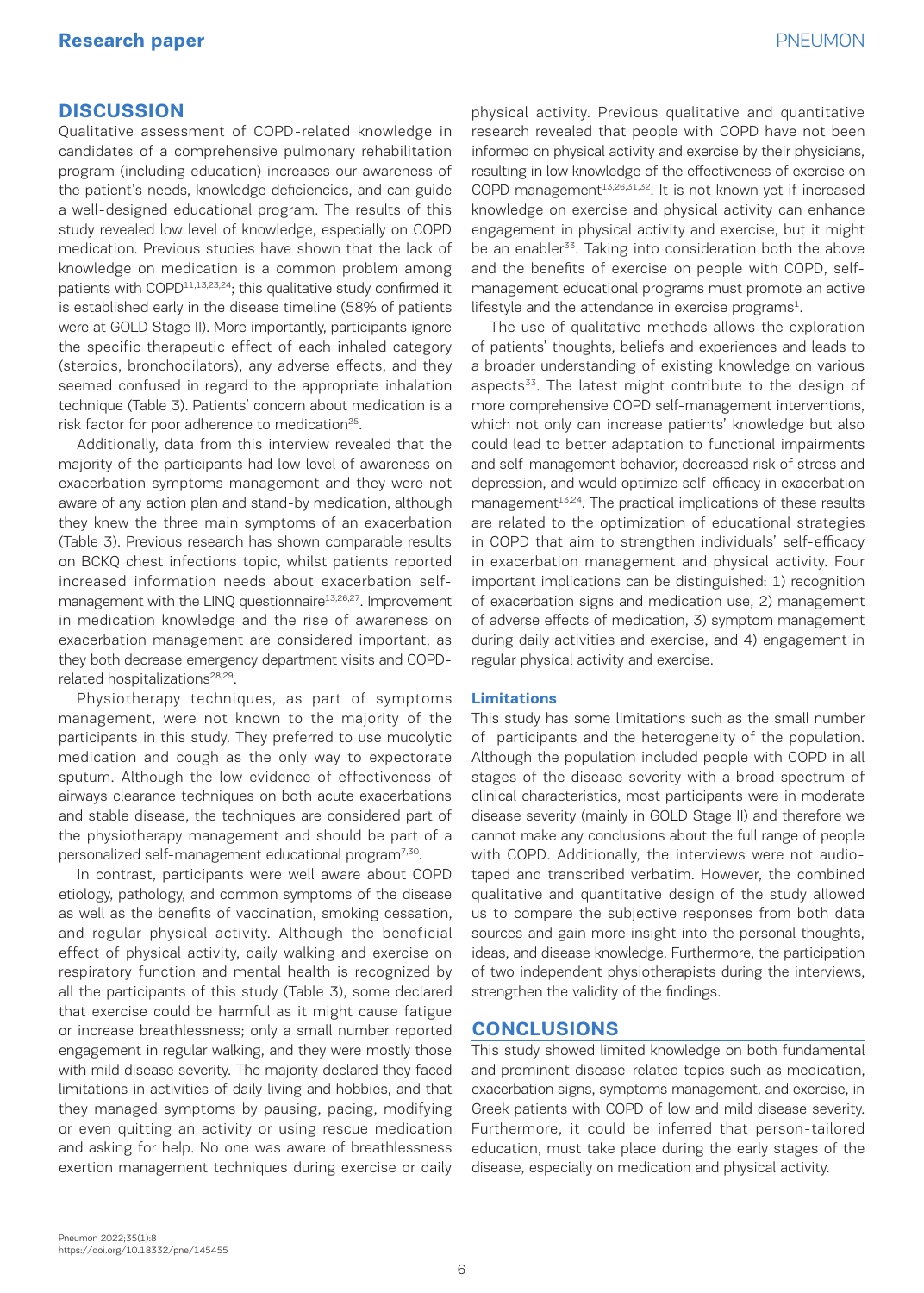# **CONFLICTS OF INTEREST**

The authors have completed and submitted the ICMJE Form for Disclosure of Potential Conflicts of Interest and none was reported.

# **FUNDING**

There was no source of funding for this research.

# **ETHICAL APPROVAL AND INFORMED CONSENT**

The study was approved by both the Scientific and Ethics Committee of Sotiria Hospital (Protocol ID-26309/2019) and the Ethics Committee of the Physiotherapy Department (Protocol ID 62/2019-20). All participants provided a written informed consent.

# **DATA AVAILABILITY**

The data supporting this research are available from the authors on reasonable request.

# **AUTHORS' CONTRIBUTIONS**

MS, EK, NR and NK were involved in the concept and the design of the study. MS, EK and AM were involved in the interpretation and the analysis of the data. All authors agree to be accountable for all aspects of the study and they approved the final version of this manuscript.

# **PROVENANCE AND PEER REVIEW**

Not commissioned; externally peer reviewed.

# **REFERENCES**

- 1. Blackstock FC, Lareau SC, Nici L, et al. Chronic Obstructive Pulmonary Disease Education in Pulmonary Rehabilitation: An Official American Thoracic Society/Thoracic Society of Australia and New Zealand/Canadian Thoracic Society/British Thoracic Society Workshop Report. Ann Am Thorac Soc. 2018;15(7):769- 784. doi:10.1513/AnnalsATS.201804-253WS
- 2. Spruit MA, Singh SJ, Garvey C, et al. An Official American Thoracic Society/European Respiratory Society Statement: Key Concepts and Advances in Pulmonary Rehabilitation. Am J Respir Crit Care Med. 2013;188(8):e13-e64. doi:10.1164/rccm.201309-1634ST
- 3. Lenferink A, Brusse-Keizer M, van der Valk PDLPM, et al. Self-management interventions including action plans for exacerbations versus usual care in patients with chronic obstructive pulmonary disease. Cochrane Database Syst Rev. 2017;8:CD011682. doi:10.1002/14651858.CD011682.pub2
- 4. Effing TW, Vercoulen JH, Bourbeau J, et al. Definition of a COPD self-management intervention: International Expert Group consensus. Eur Respir J. 2016;48(1):46-54. doi:10.1183/13993003.00025-2016
- 5. Lorig KR, Holman HR. Self-Management Education: History, Definition, Outcomes, and Mechanisms. Ann Behav Med. 2003;26(1):1-7. doi:10.1207/S15324796ABM2601\_01
- 6. Hosseinzadeh H, Shnaigat M. Effectiveness of chronic

obstructive pulmonary disease self-management interventions in primary care settings: a systematic review. Aust J Prim Health. 2019;25(3):195-204. doi:10.1071/PY18181

- 7. Stoilkova A, Janssen DJA, Wouters EFM. Educational programmes in COPD management interventions: A systematic review. Respir Med. 2013;107(11):1637-1650. doi:10.1016/j.rmed.2013.08.006
- 8. Hyland ME, Jones RCM, Hanney KE. The Lung Information Needs Questionnaire: Development, preliminary validation and findings. Respir Med. 2006;100(10):1807-1816. doi:10.1016/j.rmed.2006.01.018
- 9. Maples P, Franks A, Ray S, Stevens AB, Wallace LS. Development and validation of a low-literacy Chronic Obstructive Pulmonary Disease knowledge Questionnaire (COPD-Q). Patient Educ Couns. 2010;81(1):19-22. doi:10.1016/j.pec.2009.11.020
- 10. O'Neill B, Cosgrove D, MacMahon J, McCrum-Gardner E, Bradley JM. Assessing Education in Pulmonary Rehabilitation: The Understanding COPD (UCOPD) Questionnaire. COPD. 2012;9(2):166-174. doi:10.3109/15412555.2011.644601
- 11. White R, Walker P, Roberts S, Kalisky S, White P. Bristol COPD Knowledge Questionnaire (BCKQ): testing what we teach patients about COPD. Chron Respir Dis. 2006;3(3):123-131. doi:10.1191/1479972306cd117oa
- 12. Bowling A. Research Methods in Health: Investigating Health and Health Services. 4th ed. Open Univeristy Press; 2014. Accessed December 28, 2021. https://edisciplinas.usp. br/pluginfile.php/4374657/mod\_resource/content/1/ Research%20Methods%20in%20Health.pdf
- 13. Zhang Q, Liao J, Liao X, et al. Disease knowledge level is a noteworthy risk factor of anxiety and depression in patients with chronic obstructive pulmonary disease: a cross-sectional study. BMC Pulm Med. 2014;14:92. doi:10.1186/1471-2466-14-92
- 14. Patton MQ. Qualitative Research & Evaluation Methods. 3rd ed. Sage Publications Inc.; 2002. Accessed December 28, 2021. https://aulasvirtuales.files.wordpress.com/2014/02/ qualitative-research-evaluation-methods-by-michael-patton. pdf
- 15. Wild D, Grove A, Martin M, et al. Principles of Good Practice for the Translation and Cultural Adaptation Process for Patient-Reported Outcomes (PRO) Measures: Report of the ISPOR Task Force for Translation and Cultural Adaptation. Value Health. 2005;8(2):94-104. doi:10.1111/j.1524-4733.2005.04054.x
- 16. Kortianou E, Lemoniadi I, Mavronasou A, et al. Diseasespecific knowledge in Greek patients with COPD before entering pulmonary rehabilitation. Eur Respir J. 2019;54(suppl 63):PA576. doi:10.1183/13993003.congress-2019.PA576
- 17. Pinto-Plata VM, Cote C, Cabral H, Taylor J, Celli BR. The 6 min walk distance: change over time and value as a predictor of survival in severe COPD. EurRespir J. 2004;23(1):28-33. doi:10.1183/09031936.03.00034603
- 18. Jones PW, Quirk FH, Baveystock CM, Littlejohns P. A Selfcomplete Measure of Health Status for Chronic Airflow Limitation: The St. George's Respiratory Questionnaire.